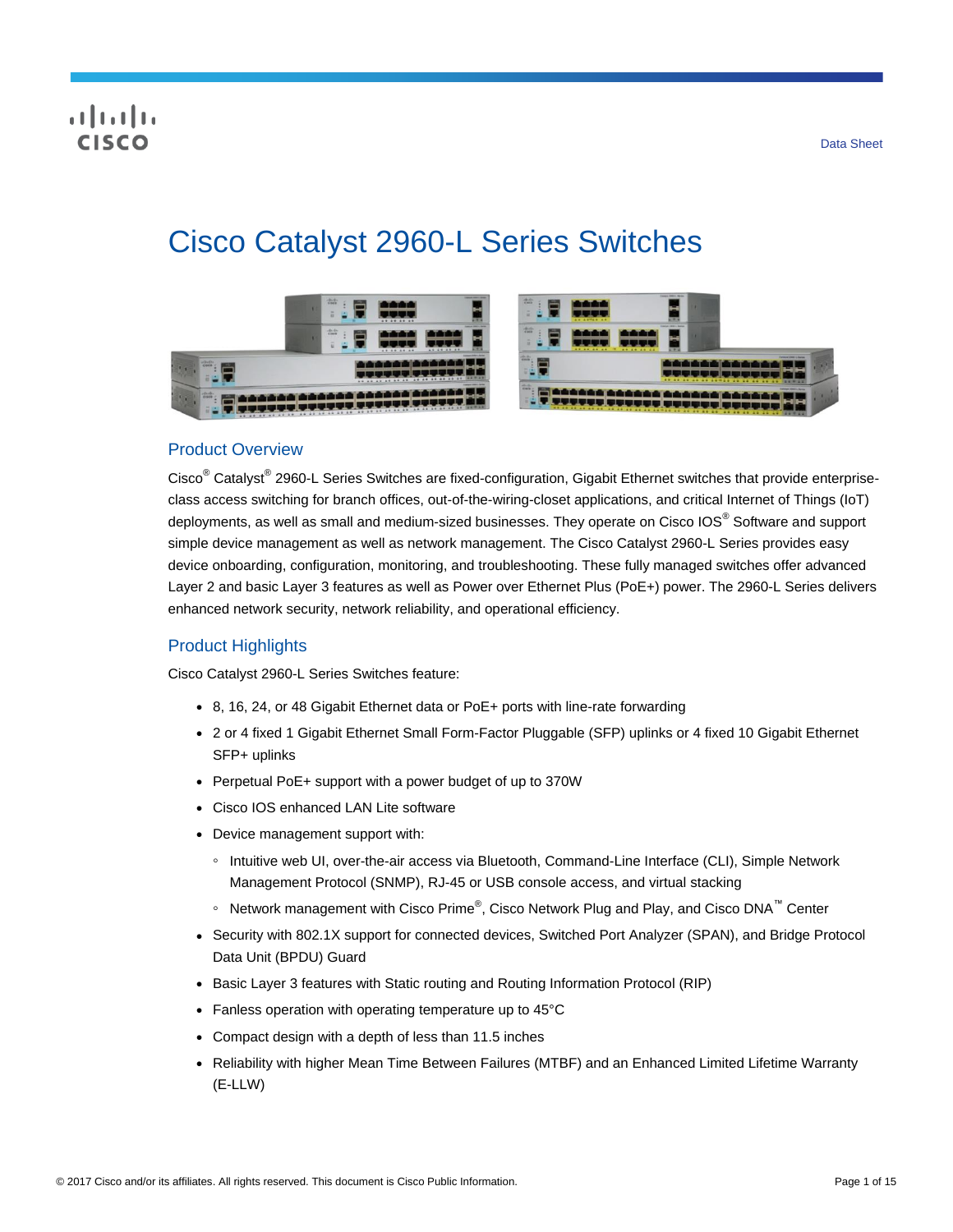# Switch Models and Configurations

Cisco Catalyst 2960-L Series Switches include a single fixed power supply. Table 1 shows configuration information.

| <b>Product ID</b>        | 10/100/1000<br><b>Ethernet</b><br>ports | <b>Uplink</b><br><b>interfaces</b> | <b>Available</b><br>PoE power | <b>Fanless</b> | Dimensions (H x D x W)                                              | Weight            |
|--------------------------|-----------------------------------------|------------------------------------|-------------------------------|----------------|---------------------------------------------------------------------|-------------------|
| <b>WS-C2960L-8TS-LL</b>  | 8                                       | 2 SFP                              | -                             | Υ              | 1.73 x 8.45 x 10.56 in. (4.4 x 21.5 x 26.8 cm)                      | 3.33 lb (1.51kg)  |
| <b>WS-C2960L-8PS-LL</b>  | 8                                       | 2 SFP                              | 67W                           | Y              | 1.73 x 9.45 x 10.56 in. (4.4 x 24 x 26.8 cm)                        | 4.50 lb (2.04kg)  |
| <b>WS-C2960L-16TS-LL</b> | 16                                      | 2 SFP                              | -                             | Υ              | 1.73 x 8.45 x 10.56 in. (4.4 x 21.5 x 26.8 cm)                      | 3.41 lb (1.55kg)  |
| <b>WS-C2960L-16PS-LL</b> | 16                                      | 2 SFP                              | 120W                          | Y              | 1.73 x 9.45 x 10.56 in. (4.4 x 24 x 26.8 cm)                        | 4.65 lb (2.11kg)  |
| <b>WS-C2960L-24TS-LL</b> | 24                                      | 4 SFP                              | $\overline{\phantom{0}}$      | Y              | 1.73 x 9.45 x 17.5 in. (4.4 x 24 x 44.5 cm)                         | 6.04 lb (2.74kg)  |
| <b>WS-C2960L-24PS-LL</b> | 24                                      | 4 SFP                              | 195W                          | Y              | 1.73 x 10.45 x 17.5 in. (4.4 x 26.5 x 44.5 cm)                      | 7.41 lb (3.36kg)  |
| <b>WS-C2960L-48TS-LL</b> | 48                                      | 4 SFP                              |                               | Y              | $1.73 \times 9.45 \times 17.5$ in. $(4.4 \times 24 \times 44.5$ cm) | 6.57 lb (2.98kg)  |
| <b>WS-C2960L-48PS-LL</b> | 48                                      | 4 SFP                              | 370W                          | N              | 1.73 x 11.5 x 17.5 in. (4.4 x 29.2 x 44.5 cm)                       | 10.08 lb (4.57kg) |
| <b>WS-C2960L-24TQ-LL</b> | 24                                      | 4 SFP+                             | $\overline{\phantom{m}}$      | Υ              | 1.73 x 9.45 x 17.5 in (4.4 x 24 x 44.5 cm)                          | 6.06 lb (2.75kg)  |
| <b>WS-C2960L-24PQ-LL</b> | 24                                      | 4 SFP+                             | 195W                          | Y              | 1.73 x 10.45 x 17.5 in (4.4 x 26.5 x 44.5 cm)                       | 7.39 lb (3.35kg)  |
| <b>WS-C2960L-48TQ-LL</b> | 48                                      | 4 SFP+                             | $\overline{\phantom{0}}$      | Y              | 1.73 x 9.45 x 17.5 in (4.4 x 24 x 44.5 cm)                          | 6.68 lb (3.03kg)  |
| <b>WS-C2960L-48PQ-LL</b> | 48                                      | 4 SFP+                             | 370W                          | N              | 1.73 x 11.5 x 17.5 in (4.4 x 29.2 x 44.5 cm)                        | 9.81 lb (4.54kg)  |

**Table 1.** Cisco Catalyst 2960-L Series configurations

\* Please refer to local price lists for full product SKUs.

# **Software**

All Cisco Catalyst 2960-L Series Switches support an enhanced LAN Lite Cisco IOS Software image. For more information about the software features supported on the Cisco Catalyst 2960-L Series, please refer to the Cisco Feature Navigator: [https://tools.cisco.com/ITDIT/CFN/jsp/index.jsp.](https://tools.cisco.com/ITDIT/CFN/jsp/index.jsp)

# Switch Management

Cisco Catalyst 2960-L Series Switches support the following on-device management features:

● **Web UI** via Cisco Configuration Professional. Configuration Professional provides a user interface for dayzero provisioning, which enables easy onboarding of the switch. Configuration Professional also has an intuitive dashboard for configuring, monitoring, and troubleshooting the switch (Figure 1). For more information, about Cisco Configuration Professional, please refer to [https://www.cisco.com/c/en/us/products/cloud-systems-management/configuration-professional-](https://www.cisco.com/c/en/us/products/cloud-systems-management/configuration-professional-catalyst/index.html)

[catalyst/index.html.](https://www.cisco.com/c/en/us/products/cloud-systems-management/configuration-professional-catalyst/index.html)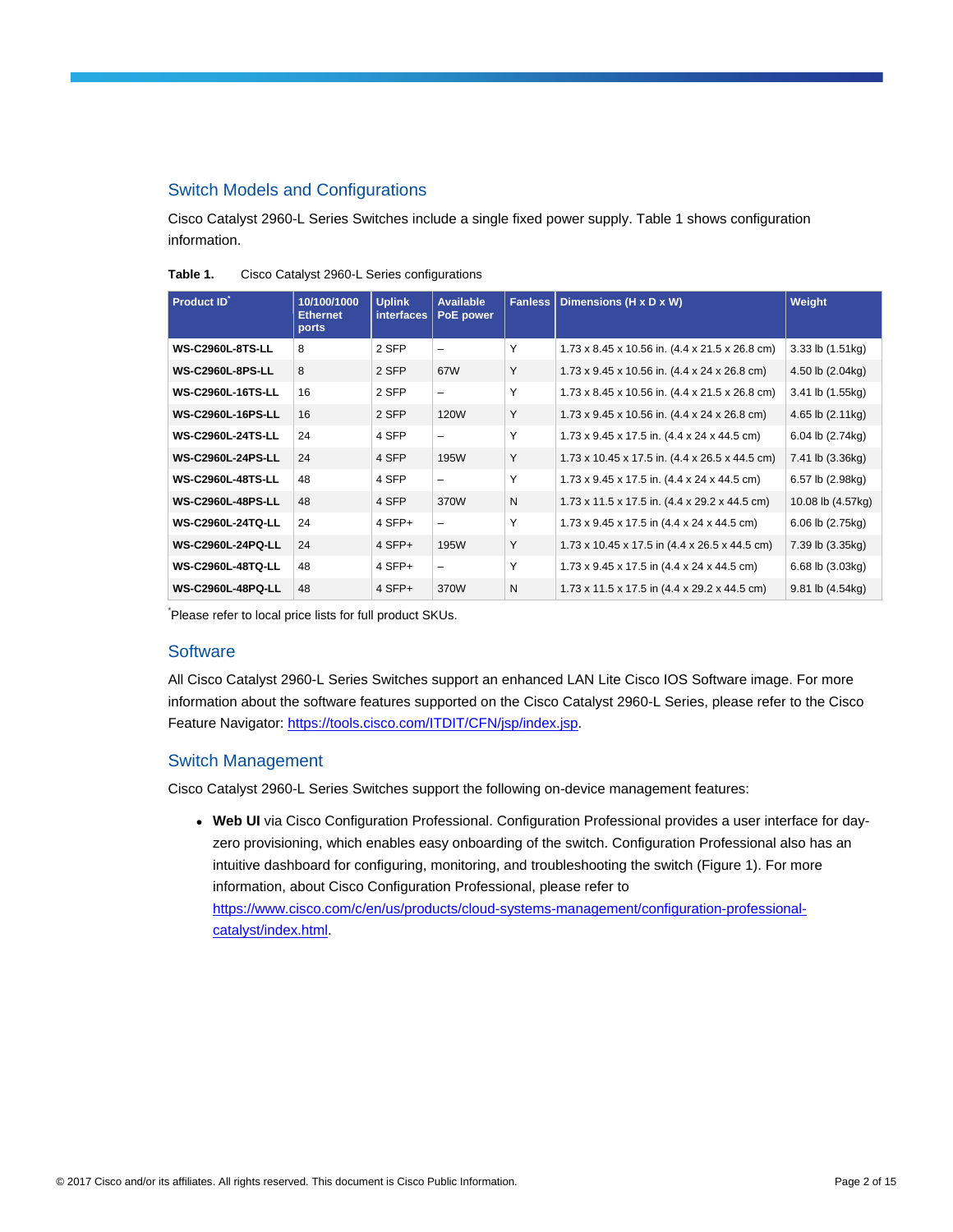

### **Figure 1.** Cisco Configuration Professional web UI for the Cisco Catalyst 2960-L Series

● **Bluetooth** for over-the-air access. The switches support an external Bluetooth dongle that plugs into the USB port on the switch and allows a Bluetooth-based RF connection with external laptops and tablets (Figure 2). Laptops and tablets can access the switch CLI using a Telnet or Secure Shell (SSH) client over Bluetooth. The GUI can be accessed over Bluetooth with a browser.





● **Virtual Stacking** for managing a group of switches as a single entity. Up to eight switches can be configured and managed using a single IP address. Switches in a virtual stack can be configured from a single switch, which is called the commander switch. All the switches in a virtual stack can be managed using the CLI, SNMP, or the web UI. Switches in the virtual stack can also be configured and managed over the air via Bluetooth from a commander switch using the web UI. Virtual stacking also offers redundancy wherein a standby commander can manage and configure the stack if the primary master fails (Figure 3).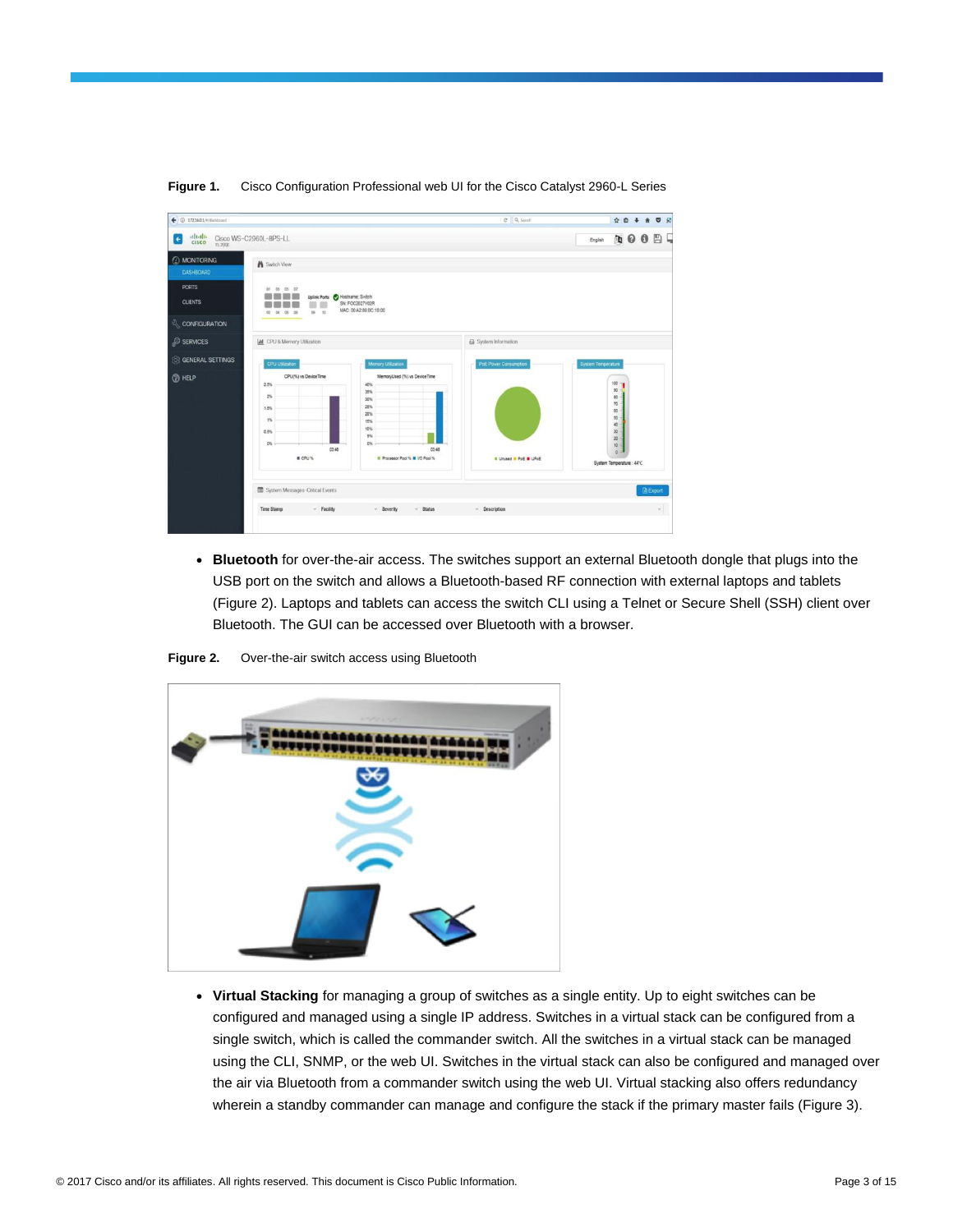

**Figure 3.** Redundancy in a group of switches managed as a virtual stack

# Network Management

The Cisco Catalyst 2960-L Series Switches offer a superior CLI for detailed configuration and administration. The switches are also supported by the full range of Cisco network management solutions.

- **Cisco DNA Center** on the Cisco Catalyst 2960-L Series Switches provides a simple web user interface to enterprise network customers for day-zero plug and play, switch discovery and management, topology visualization, and software image management. For details on Cisco DNA Center features, please refer to [dnac.cisco.com.](https://dnac.cisco.com/)
- **Cisco Prime Infrastructure** provides comprehensive network lifecycle management, including an extensive library of easy-to-use features to automate the initial and day-to-day management of your Cisco network. Cisco Prime technology integrates hardware and software platform expertise and operational experience into a powerful set of workflow-driven configuration, monitoring, troubleshooting, reporting, and administrative tools. For detailed information about Cisco Prime, visit [cisco.com/go/prime.](https://www.cisco.com/go/prime)
- **Cisco Network Plug and Play** is supported using the Cisco Application Policy Infrastructure Enterprise Module (APIC-EM) and DNA Center on Cisco Catalyst 2960-L Series Switches. This provides a simple, secure, unified, and integrated offering for enterprise network customers to ease new branch or campus device rollouts or for provisioning updates to an existing network with a near zero-touch deployment experience. For detailed information about APIC-EM-based Plug-and-Play capabilities, please refer to [Cisco](https://www.cisco.com/c/en/us/td/docs/solutions/Enterprise/Plug-and-Play/software/guide/pnp_apic_em_config_guide/pnp_apic_em_config_guide_chapter_01.html)  [Network Plug and Play.](https://www.cisco.com/c/en/us/td/docs/solutions/Enterprise/Plug-and-Play/software/guide/pnp_apic_em_config_guide/pnp_apic_em_config_guide_chapter_01.html) Licenses have to be purchased for using the Cisco Prime Infrastructure, Cisco Network Plug and Play, or Cisco DNA Center network management solution.

# Intelligent PoE+

Cisco Catalyst 2960-L Series Switches support both IEEE 802.3af PoE and IEEE 802.3at PoE+ (up to 30W per port) to deliver a lower total cost of ownership for deployments that incorporate Cisco IP phones, Cisco Aironet® wireless access points, or other standards-compliant PoE and PoE+ end devices. PoE removes the need to supply wall power to PoE-enabled devices and eliminates the cost of adding electrical cabling and circuits that would otherwise be necessary in IP phone and WLAN deployments.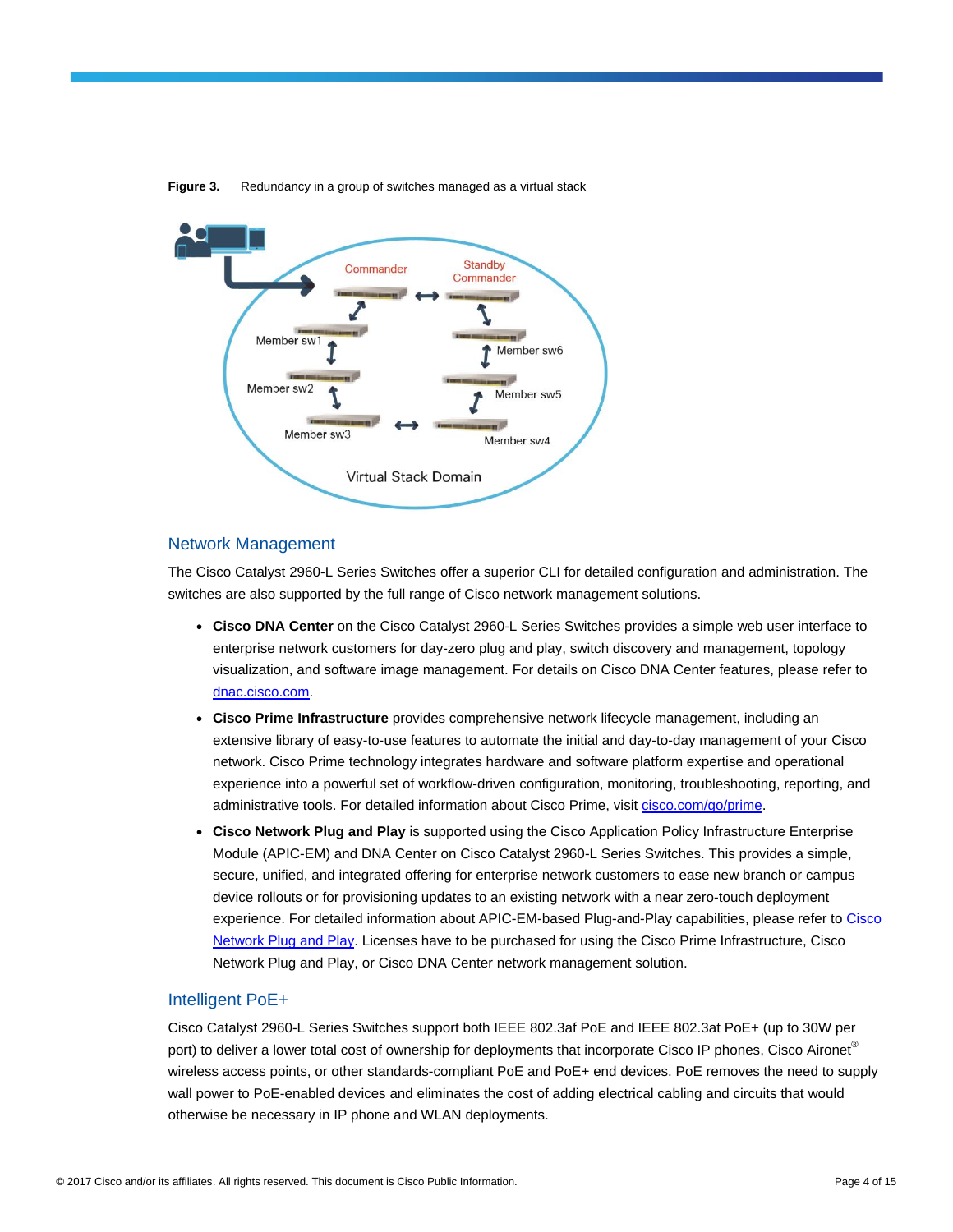The Cisco Catalyst 2960-L Series PoE power allocation is dynamic, and power mapping scales up to a maximum of 370W of PoE+ power. Intelligent power management allows flexible power allocation across all ports. With Perpetual PoE, the PoE+ power is maintained during a switch reload. This is important for critical endpoints such as medical devices and for IoT endpoints such as PoE-powered lights, so that there is no disruption during a switch reboot.

# Network Security

Cisco Catalyst 2960-L Series Switches provide a range of security features to limit access to the network and mitigate threats, including:

- **Comprehensive 802.1X** features to control access to the network, including flexible authentication, 802.1X monitor mode, and RADIUS change of authorization.
- **Multidomain authentication** to allow an IP phone and a PC to authenticate on the same switch port while being placed on appropriate voice and data VLANs.
- **Access control lists (ACLS)** for IPv6 and IPv4 security and Quality-of-Service (QoS) ACL elements (ACEs).
- **Port-based ACLs** for Layer 2 interfaces to allow security policies to be applied on individual switch ports.
- **SSH, Kerberos, and SNMPv3** to provide network security by encrypting administrator traffic during Telnet and SNMP sessions. SSH, Kerberos, and the cryptographic version of SNMPv3 require a special cryptographic software image because of U.S. export restrictions.
- **SPAN,** with bidirectional data support, to allow Cisco Intrusion Detection System (IDS) to take action when an intruder is detected.
- **TACACS+ and RADIUS authentication** to facilitate centralized control of the switch and restrict unauthorized users from altering the configuration.
- **MAC address notification** to notify administrators about users added to or removed from the network.
- **Multilevel security on console access** to prevent unauthorized users from altering the switch configuration.
- **BPDU guard** to shut down spanning-tree PortFast-enabled interfaces when BPDUs are received to avoid accidental topology loops.
- **Spanning-Tree Root Guard (STRG)** to prevent edge devices that are not in the network administrator's control from becoming Spanning Tree Protocol (STP) root nodes.
- **Internet Group Management Protocol (IGMP) filtering** to provide multicast authentication by filtering out nonsubscribers and to limit the number of concurrent multicast streams available per port.
- **Dynamic VLAN assignment** through implementation of VLAN Membership Policy Server client capability to provide flexibility in assigning ports to VLANs. Dynamic VLAN facilitates the fast assignment of IP addresses.

# Basic Layer 3 Features

**RIP** is a commonly used routing protocol in small to medium-sized TCP/IP networks. It is supported in both IPv4 and IPv6 network environments.

**Static routing** is used to segment the network into separate workgroups and communicate across VLANs without degrading application performance.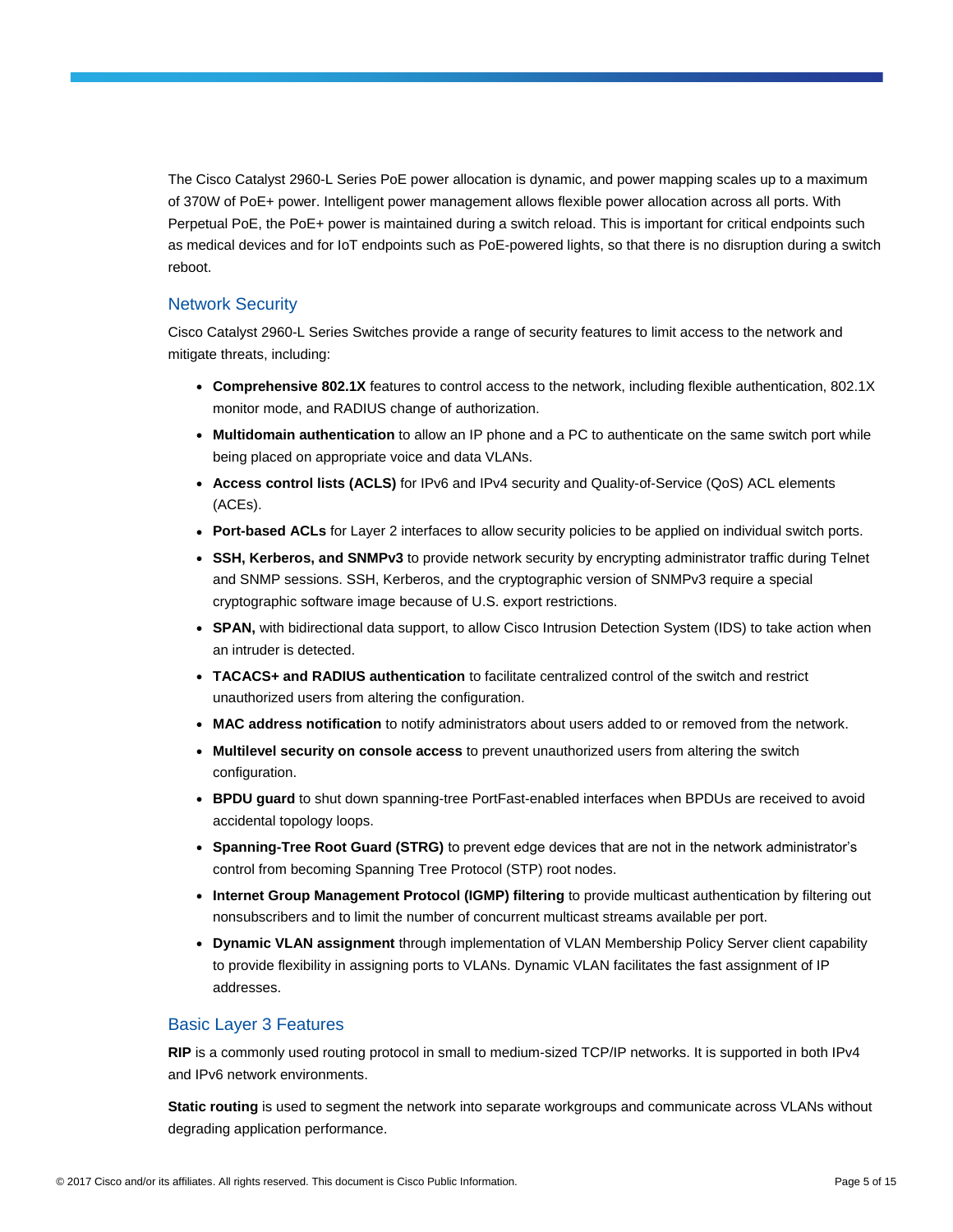# Redundancy and Resiliency

Cisco Catalyst 2960-L Series Switches offer a number of redundancy and resiliency features to prevent outages and help ensure that the network remains available:

- **IEEE 802.1s/w Rapid Spanning Tree Protocol (RSTP) and Multiple Spanning Tree Protocol (MSTP)** provide rapid spanning-tree convergence independent of spanning-tree timers and also offer the benefits of Layer 2 load balancing and distributed processing.
- **Per-VLAN Rapid Spanning Tree (PVRST+)** allows rapid spanning-tree reconvergence on a per-VLAN spanning-tree basis, without requiring the implementation of spanning-tree instances.
- **Switch-port autorecovery (error disable)** automatically attempts to reactivate a link that is disabled because of a network error.

# Enhanced QoS

Cisco Catalyst 2960-L Series Switches offer intelligent traffic management that keeps everything flowing smoothly. Flexible mechanisms for marking, classifying, and scheduling deliver superior performance for data, voice, and video traffic, all at wire speed. Primary QoS features include:

- Up to **four egress queues** and two thresholds per port, supporting egress bandwidth control, shaping, and priority queuing so that high-priority packets are serviced ahead of other traffic.
- **Shaped Round Robin** (SRR) scheduling and **Weighted Tail Drop** (WTD) congestion avoidance.
- **802.1p Class of Service** (CoS) classification, with marking and reclassification.

# Energy Management

Cisco Catalyst 2960-L Series Switches offer a range of industry-leading features for energy efficiency and management:

- **IEEE 802.3az Energy Efficient Ethernet (EEE)** enables ports to dynamically sense idle periods between traffic bursts and quickly switch the interfaces into a low-power idle mode, reducing power consumption.
- **Cisco EnergyWise**® policies can be used to control the power consumed by PoE-powered endpoints, desktop and data center IT equipment, and a wide range of building infrastructure. Cisco EnergyWise technology is included on all Cisco Catalyst 2960-L Series Switches. For more information about Cisco EnergyWise technology, visit [cisco.com/go/energywise.](https://www.cisco.com/go/energywise)
- **Cisco Catalyst SmartOperations** is a comprehensive set of capabilities that simplify LAN planning, deployment, monitoring, and troubleshooting. Deploying SmartOperations tools reduces the time and effort required to operate the network and lowers TCO.
- Loop detection is a new method to detect network loops in the absence of STP.
- **Cisco AutoConfig** services determine the level of network access provided to an endpoint based on the type of the endpoint device. This feature also permits hard binding between the end device and the interface.
- **Cisco Smart Install** services enable minimal-touch deployment by providing automated Cisco IOS Software image installation and configuration when new switches are connected to the network. This enables network administrators to remotely manage Cisco IOS Software image installs and upgrades.
- **Cisco Auto SmartPorts** services enable automatic configuration of switch ports as devices connect to the switch with settings optimized for the device type, resulting in zero-touch port-policy provisioning.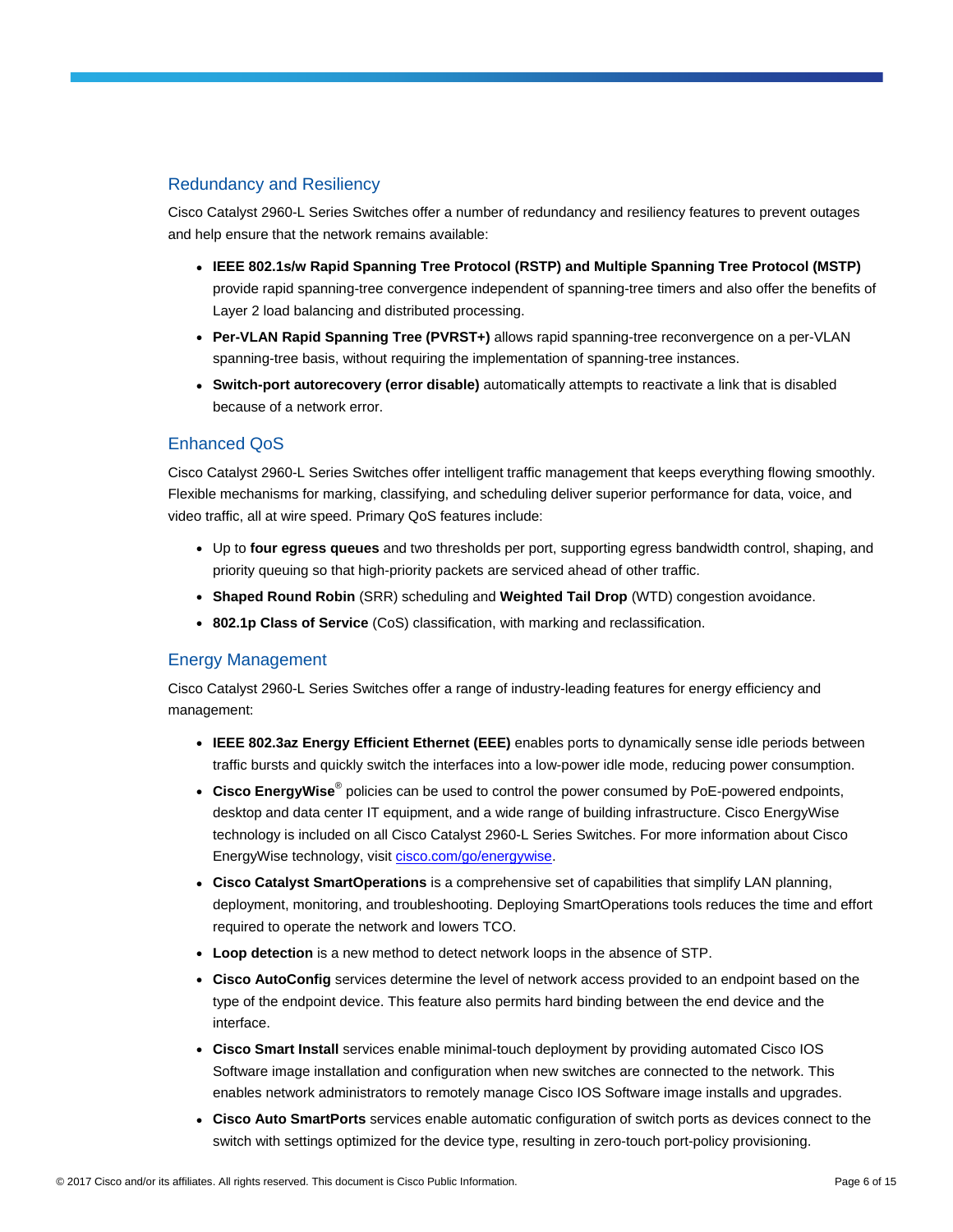● **Cisco Smart Troubleshooting** is an extensive array of diagnostic commands and system health checks in the switch, including Smart Call Home. The Cisco Generic Online Diagnostics (GOLD) and online diagnostics on switches in live networks help predict and detect failures more quickly.

For more information about Cisco Catalyst SmartOperations, visit [cisco.com/go/SmartOperations.](https://www.cisco.com/go/smartoperations)

# Operational Simplicity

- **Cisco AutoSecure** provides a single-line CLI to enable baseline security features (port security, Dynamic Host Configuration Protocol [DHCP] snooping, Dynamic Address Resolution Protocol [ARP] Inspection). This feature simplifies security configurations with a single touch.
- **DHCP** auto configuration of multiple switches through a boot server eases switch deployment.
- **Auto negotiation** on all ports automatically selects half- or full-duplex transmission mode to optimize bandwidth.
- **Dynamic Trunking Protocol (DTP)** facilitates dynamic trunk configuration across all switch ports.
- **Port Aggregation Protocol (PAgP)** automates the creation of Cisco Fast EtherChannel groups or Gigabit EtherChannel groups to link to another switch, router, or server.
- **Link Aggregation Control Protocol (LACP)** allows the creation of Ethernet channeling with devices that conform to IEEE 802.3ad. This feature is similar to Cisco EtherChannel technology and PAgP.
- **Automatic media-dependent interface crossover (MDIX)** automatically adjusts transmit and receive pairs if an incorrect cable type (crossover or straight-through) is installed.
- **Unidirectional Link Detection Protocol (UDLD)** and Aggressive UDLD allow unidirectional links caused by incorrect fiber-optic wiring or port faults to be detected and disabled on fiber-optic interfaces.
- **Local Proxy ARP** works in conjunction with Private VLAN Edge to minimize broadcasts and maximize available bandwidth.
- **VLAN1 minimization** allows VLAN1 to be disabled on any individual VLAN trunk.
- **IGMP** snooping for IPv4 and IPv6 and Multicast Listener Discovery (MLD) v1 and v2 snooping provide fast client joins and leaves of multicast streams and limit bandwidth-intensive video traffic to only the requesters.
- **Per-port broadcast, multicast, and unicast storm control** prevents faulty end stations from degrading overall system performance.
- Voice VLAN simplifies telephony installations by keeping voice traffic on a separate VLAN for easier administration and troubleshooting.
- **Cisco VLAN Trunking Protocol (VTP)** supports dynamic VLANs and dynamic trunk configuration across all switches.
- For enhanced traffic management, monitoring, and analysis, the embedded **Remote Monitoring (RMON)** software agent supports four RMON groups (history, statistics, alarms, and events).
- **Layer 2 trace route** eases troubleshooting by identifying the physical path that a packet takes from source to destination.
- **Trivial File Transfer Protocol (TFTP)** reduces the cost of administering software upgrades by downloading from a centralized location.
- **Network Time Protocol (NTP)** provides an accurate and consistent timestamp to all intranet switches.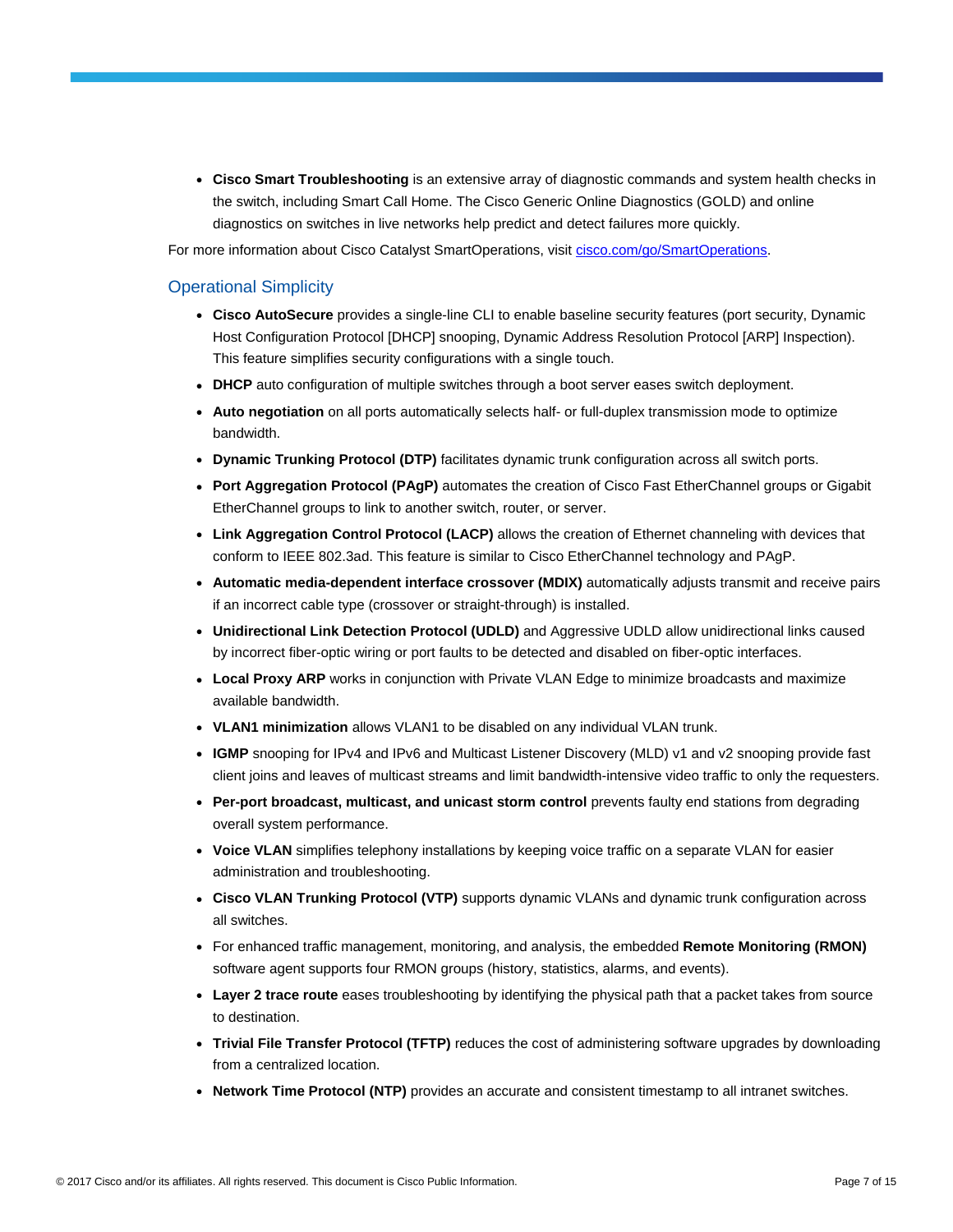# Product Specifications

Product specifications (Table 2) apply to both PoE and non-PoE models.

### **Table 2.** Specifications

\*Routes, ACEs, and multicast group scale listed below are available starting with Cisco IOS Software Release 15.2(6)E. See the release notes for more information.

|                                                        | 8 port                                                                                                                       | 16 port                                                  | 24 port (1/10G uplinks)                                  | 48 port (1/10G uplinks)                                  |  |  |
|--------------------------------------------------------|------------------------------------------------------------------------------------------------------------------------------|----------------------------------------------------------|----------------------------------------------------------|----------------------------------------------------------|--|--|
| <b>Console ports</b>                                   |                                                                                                                              |                                                          |                                                          |                                                          |  |  |
| <b>RJ45 Ethernet</b>                                   | $\mathbf{1}$                                                                                                                 | 1                                                        | $\mathbf{1}$                                             | 1                                                        |  |  |
| <b>USB mini-B</b>                                      | $\mathbf{1}$                                                                                                                 | $\mathbf{1}$                                             | $\mathbf{1}$                                             | $\mathbf{1}$                                             |  |  |
| USB-A port for storage and<br><b>Bluetooth console</b> | 1                                                                                                                            | $\mathbf{1}$                                             | $\mathbf{1}$                                             | 1                                                        |  |  |
| <b>Memory and processor</b>                            |                                                                                                                              |                                                          |                                                          |                                                          |  |  |
| <b>CPU</b>                                             | ARMy7 800 MHz                                                                                                                | ARMv7 800 MHz                                            | ARMy7 800 MHz                                            | ARMy7 800 MHz                                            |  |  |
| <b>DRAM</b>                                            | 512 MB                                                                                                                       | 512 MB                                                   | 512 MB                                                   | 512 MB                                                   |  |  |
| Flash memory                                           | 256 MB                                                                                                                       | 256 MB                                                   | 256 MB                                                   | 256 MB                                                   |  |  |
| Performance                                            |                                                                                                                              |                                                          |                                                          |                                                          |  |  |
| Forwarding bandwidth                                   | 10 Gbps                                                                                                                      | 18 Gbps                                                  | 1G: 28 Gbps<br>10G: 64 Gbps                              | 1G: 52 Gbps<br>10G: 88Gpbs                               |  |  |
| <b>Switching bandwidth</b>                             | 20 Gbps                                                                                                                      | 36 Gbps                                                  | 1G: 56 Gbps<br>10G: 128 Gbps                             | 1G: 104 Gbps<br>10G: 176 Gbps                            |  |  |
| <b>Forwarding rate</b><br>(64-byte L3 packets)         | 14.88 Mpps                                                                                                                   | 26.78 Mpps                                               | 41.67 Mpps                                               | 77.38 Mpps                                               |  |  |
| <b>Unicast MAC addresses</b>                           | 8000                                                                                                                         | 8000                                                     | 8000                                                     | 8000                                                     |  |  |
| IPv4 unicast direct routes                             | 542                                                                                                                          | 542                                                      | 542                                                      | 542                                                      |  |  |
| IPv4 unicast indirect routes                           | 256                                                                                                                          | 256                                                      | 256                                                      | 256                                                      |  |  |
| IPv6 unicast direct routes                             | 414                                                                                                                          | 414                                                      | 414                                                      | 414                                                      |  |  |
| IPv6 unicast indirect routes                           | 128                                                                                                                          | 128                                                      | 128                                                      | 128                                                      |  |  |
| IPv4 multicast routes and<br><b>IGMP</b> groups        | 1024                                                                                                                         | 1024                                                     | 1024                                                     | 1024                                                     |  |  |
| IPv6 multicast groups                                  | 1024                                                                                                                         | 1024                                                     | 1024                                                     | 1024                                                     |  |  |
| <b>IPv4/MAC security ACEs</b>                          | 384                                                                                                                          | 384                                                      | 256                                                      | 256                                                      |  |  |
| <b>IPv6 security ACEs</b>                              | 384                                                                                                                          | 384                                                      | 384                                                      | 384                                                      |  |  |
| <b>Maximum active VLANs</b>                            | 64                                                                                                                           | 64                                                       | 64                                                       | 64                                                       |  |  |
| VLAN IDs available                                     | 4094                                                                                                                         | 4094                                                     | 4094                                                     | 4094                                                     |  |  |
| <b>Maximum STP instances</b>                           | 64                                                                                                                           | 64                                                       | 64                                                       | 64                                                       |  |  |
| <b>Maximum SPAN sessions</b>                           | $\mathbf{1}$                                                                                                                 | $\mathbf{1}$                                             | $\mathbf{1}$                                             | 1                                                        |  |  |
| MTU-L3 packet                                          | 9198 bytes                                                                                                                   | 9198 bytes                                               | 9198 bytes                                               | 9198 bytes                                               |  |  |
| <b>Jumbo Ethernet frame</b>                            | 10,240 bytes                                                                                                                 | 10,240 bytes                                             | 10,240 bytes                                             | 10,240 bytes                                             |  |  |
| MTBF in hours (data)                                   | 2,448,133                                                                                                                    | 2,416,689                                                | 2,412,947                                                | 1,370,769                                                |  |  |
| <b>MTBF in hours (PoE)</b>                             | 315,044                                                                                                                      | 313,496                                                  | 909,838                                                  | 437,970                                                  |  |  |
| <b>Environment</b>                                     |                                                                                                                              |                                                          |                                                          |                                                          |  |  |
| <b>Operating temperature</b>                           |                                                                                                                              |                                                          |                                                          |                                                          |  |  |
| Up to 5,000 ft (1500 m)                                | 23ºF to 113ºF<br>$(-5^{\circ}C \text{ to } 45^{\circ}C)$                                                                     | 23ºF to 113ºF<br>$(-5^{\circ}C \text{ to } 45^{\circ}C)$ | 23°F to 113°F<br>$(-5^{\circ}C \text{ to } 45^{\circ}C)$ | 23ºF to 113ºF<br>$(-5^{\circ}C \text{ to } 45^{\circ}C)$ |  |  |
|                                                        | WS-C2960L-16PS-LL has maximum operating temperature of 40 $\degree$ C (up to 5,000 ft) and 35 $\degree$ C (up to 10,000 ft). |                                                          |                                                          |                                                          |  |  |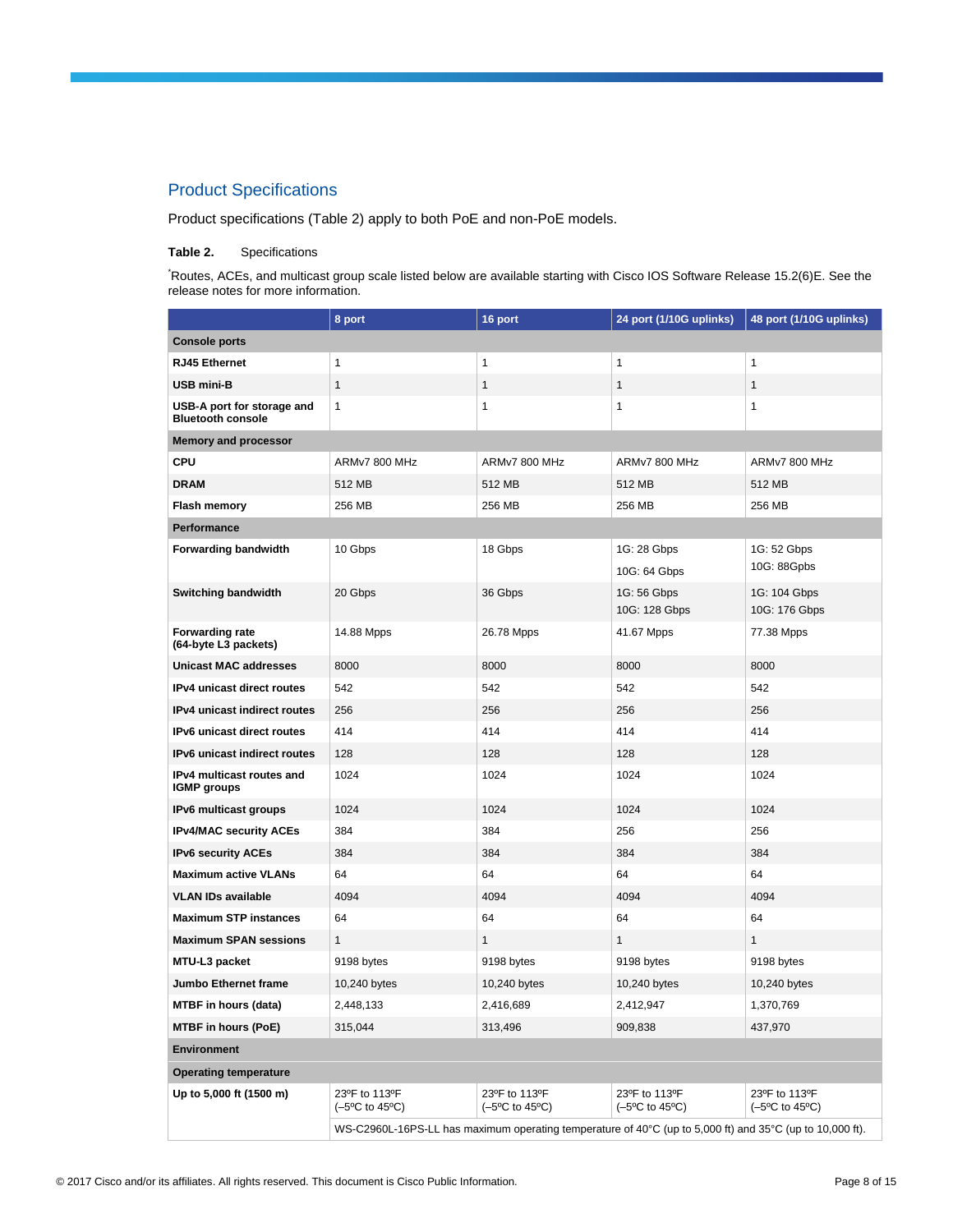|                                       | 8 port                                                                                                                                                                                                                                                                                                                                                                   |                           | 16 port                                                                 |                      | 24 port (1/10G uplinks)                                      |                      | 48 port (1/10G uplinks)                                      |                      |
|---------------------------------------|--------------------------------------------------------------------------------------------------------------------------------------------------------------------------------------------------------------------------------------------------------------------------------------------------------------------------------------------------------------------------|---------------------------|-------------------------------------------------------------------------|----------------------|--------------------------------------------------------------|----------------------|--------------------------------------------------------------|----------------------|
| Up to 10,000 ft (3000 m)              | 23°F to 104°F<br>$(-5^{\circ}C \text{ to } 40^{\circ}C)$                                                                                                                                                                                                                                                                                                                 |                           | 23ºF to 104ºF<br>$(-5^{\circ}C \text{ to } 40^{\circ}C)$                |                      | 23°F to 104°F<br>$(-5^{\circ}C \text{ to } 40^{\circ}C)$     |                      | 23°F to 104°F<br>$(-5^{\circ}C \text{ to } 40^{\circ}C)$     |                      |
| <b>Operating altitude</b>             | 10,000 ft (3000 m)                                                                                                                                                                                                                                                                                                                                                       |                           | 10,000 ft (3000 m)                                                      |                      | 10,000 ft (3000 m)                                           |                      | 10,000 ft (3000 m)                                           |                      |
| Operating relative humidity           | 5% to 90% at 40°C                                                                                                                                                                                                                                                                                                                                                        |                           | 5% to 90% at 40°C                                                       |                      | 5% to 90% at 40°C                                            |                      | 5% to 90% at 40°C                                            |                      |
| Storage temperature                   | $-13^{\circ}$ to 158°F<br>$(-25^{\circ}$ to 70 $^{\circ}$ C)                                                                                                                                                                                                                                                                                                             |                           | $-13^{\circ}$ to 158°F<br>$(-25^{\circ}$ to 70 $^{\circ}$ C)            |                      | $-13^{\circ}$ to 158°F<br>$(-25^{\circ}$ to 70 $^{\circ}$ C) |                      | $-13^{\circ}$ to 158°F<br>$(-25^{\circ}$ to 70 $^{\circ}$ C) |                      |
| Storage altitude                      | 15,000 ft (4500m)                                                                                                                                                                                                                                                                                                                                                        |                           | 15,000 ft (4500 m)                                                      |                      | 15,000 ft (4500 m)                                           |                      | 15,000 ft (4500 m)                                           |                      |
| Storage relative humidity             | 5% to 95% at 65°C                                                                                                                                                                                                                                                                                                                                                        |                           | 5% to 95% at 65°C                                                       |                      | 5% to 95% at 65°C                                            |                      | 5% to 95% at 65°C                                            |                      |
| Storage altitude                      | <b>Note:</b> Minimum ambient temperature for cold start is 0°C (32°F).                                                                                                                                                                                                                                                                                                   |                           |                                                                         |                      |                                                              |                      |                                                              |                      |
| <b>Electrical</b>                     | <b>Data</b>                                                                                                                                                                                                                                                                                                                                                              | PoE                       | <b>Data</b>                                                             | PoE                  | Data                                                         | PoE                  | Data                                                         | PoE                  |
| Voltage (auto ranging)                | 110 to 220V<br>AC in                                                                                                                                                                                                                                                                                                                                                     | 110 to 220V<br>AC in      | 110 to<br>220V AC in                                                    | 110 to 220V<br>AC in | 110 to 220V<br>AC in                                         | 110 to<br>220V AC in | 110 to 220V<br>AC in                                         | 110 to<br>220V AC in |
| Frequency                             | 50 to 60 Hz                                                                                                                                                                                                                                                                                                                                                              | 50 to 60 Hz               | 50 to 60<br>Hz                                                          | 50 to 60 Hz          | 50 to 60 Hz                                                  | 50 to 60 Hz          | 50 to 60 Hz                                                  | 50 to 60 Hz          |
| Current                               | 0.13A to<br>0.22A                                                                                                                                                                                                                                                                                                                                                        | 0.22A to<br>0.27A         | 0.16A to<br>0.26A                                                       | $0.24A$ to<br>0.28A  | 0.20A to<br>0.33A                                            | 0.21A to<br>0.26A    | 0.29A to<br>0.48A                                            | 0.37A to<br>0.64A    |
| Power rating (maximum<br>consumption) | 0.04 kVA                                                                                                                                                                                                                                                                                                                                                                 | 0.11 kVA                  | 0.05 kVA                                                                | 0.19 kVA             | 0.06 kVA                                                     | 0.24 kVA             | 0.09 kVA                                                     | 0.48 kVA             |
| Power consumption (watts)             |                                                                                                                                                                                                                                                                                                                                                                          |                           |                                                                         |                      |                                                              |                      |                                                              |                      |
| 0% traffic                            | 13.0                                                                                                                                                                                                                                                                                                                                                                     | 19.9                      | 14.9                                                                    | 21.9                 | 1G: 16.5                                                     | 1G: 17.52            | 1G: 24.36                                                    | 1G: 27.24            |
|                                       |                                                                                                                                                                                                                                                                                                                                                                          |                           |                                                                         |                      | 10G: 17.04                                                   | 10G: 16.68           | 10G: 25.8                                                    | 10G: 27              |
| 10% traffic                           | 14.8                                                                                                                                                                                                                                                                                                                                                                     | 22.0                      | 19.3                                                                    | 27.1                 | 1G: 23.04                                                    | 1G: 24               | 1G: 33                                                       | 1G: 39.24            |
|                                       |                                                                                                                                                                                                                                                                                                                                                                          |                           |                                                                         |                      | 10G: 22.92                                                   | 10G: 23.16           | 10G: 38.04                                                   | 10G: 39.12           |
| 100% traffic                          | 14.9                                                                                                                                                                                                                                                                                                                                                                     | 22.0                      | 19.3                                                                    | 27.1                 | 1G: 23.64                                                    | 1G: 24               | 1G: 33.6                                                     | 1G: 40.32            |
|                                       |                                                                                                                                                                                                                                                                                                                                                                          |                           |                                                                         |                      | 10G: 23.64                                                   | 10G: 23.76           | 10G: 39.36                                                   | 10G: 40.56           |
| Weighted average                      | 14.2                                                                                                                                                                                                                                                                                                                                                                     | 21.3                      | 17.8                                                                    | 25.4                 | 1G: 21.06                                                    | 1G: 21.84            | 1G: 30.32                                                    | 1G: 35.6             |
|                                       |                                                                                                                                                                                                                                                                                                                                                                          |                           |                                                                         |                      | 10G: 21.2                                                    | 10G: 21.2            | 10G: 34.4                                                    | 10G: 35.56           |
|                                       | Note: The wattage rating on the power supply does not represent actual power draw. It indicates the maximum<br>power draw possible by the power supply. This rating can be used for facility capacity planning. For PoE<br>switches, cooling requirements are smaller than total power draw because a significant portion of the load is<br>dissipated in the endpoints. |                           |                                                                         |                      |                                                              |                      |                                                              |                      |
| Acoustic noise (48-port PoE only)     |                                                                                                                                                                                                                                                                                                                                                                          |                           |                                                                         |                      |                                                              |                      |                                                              |                      |
| Sound pressure                        | LpA (typical)                                                                                                                                                                                                                                                                                                                                                            |                           |                                                                         |                      | 35 dB                                                        |                      |                                                              |                      |
|                                       | LpAD (maximum)                                                                                                                                                                                                                                                                                                                                                           |                           |                                                                         |                      | 39 dB                                                        |                      |                                                              |                      |
| Sound power                           | LwA (typical)                                                                                                                                                                                                                                                                                                                                                            |                           |                                                                         |                      | 4.8 B                                                        |                      |                                                              |                      |
|                                       | LwAD (maximum)                                                                                                                                                                                                                                                                                                                                                           |                           |                                                                         |                      | 5.2 B                                                        |                      |                                                              |                      |
|                                       |                                                                                                                                                                                                                                                                                                                                                                          |                           | <b>Note:</b> Bystander positions operating mode at 77°F (25°C) ambient. |                      |                                                              |                      |                                                              |                      |
| <b>Safety and compliance</b>          |                                                                                                                                                                                                                                                                                                                                                                          |                           |                                                                         |                      |                                                              |                      |                                                              |                      |
| <b>Safety</b>                         | UL 60950-1 Second Edition, CAN/CSA-C22.2 No. 60950-1 Second Edition, EN 60950-1 Second Edition, IEC<br>60950-1 Second Edition, AS/NZS 60950-1                                                                                                                                                                                                                            |                           |                                                                         |                      |                                                              |                      |                                                              |                      |
| <b>EMC: emissions</b>                 | 47CFR Part 15 (CFR 47) Class A, AS/NZS CISPR22 Class A, CISPR22 Class A, EN55022 Class A, ICES003<br>Class A, VCCI Class A, EN61000-3-2, EN61000-3-3, KN22 Class A, CNS13438 Class A                                                                                                                                                                                     |                           |                                                                         |                      |                                                              |                      |                                                              |                      |
| <b>EMC: immunity</b>                  | EN55024 (including EN 61000-4-5), CISPR24, EN300386, KN24                                                                                                                                                                                                                                                                                                                |                           |                                                                         |                      |                                                              |                      |                                                              |                      |
| Environmental                         | Reduction of Hazardous Substances (RoHS) including Directive 2011/65/EU                                                                                                                                                                                                                                                                                                  |                           |                                                                         |                      |                                                              |                      |                                                              |                      |
| Telco                                 | Common Language Equipment Identifier (CLEI) code                                                                                                                                                                                                                                                                                                                         |                           |                                                                         |                      |                                                              |                      |                                                              |                      |
| U.S. government<br>certifications     |                                                                                                                                                                                                                                                                                                                                                                          | USGv6 and IPv6 Ready Logo |                                                                         |                      |                                                              |                      |                                                              |                      |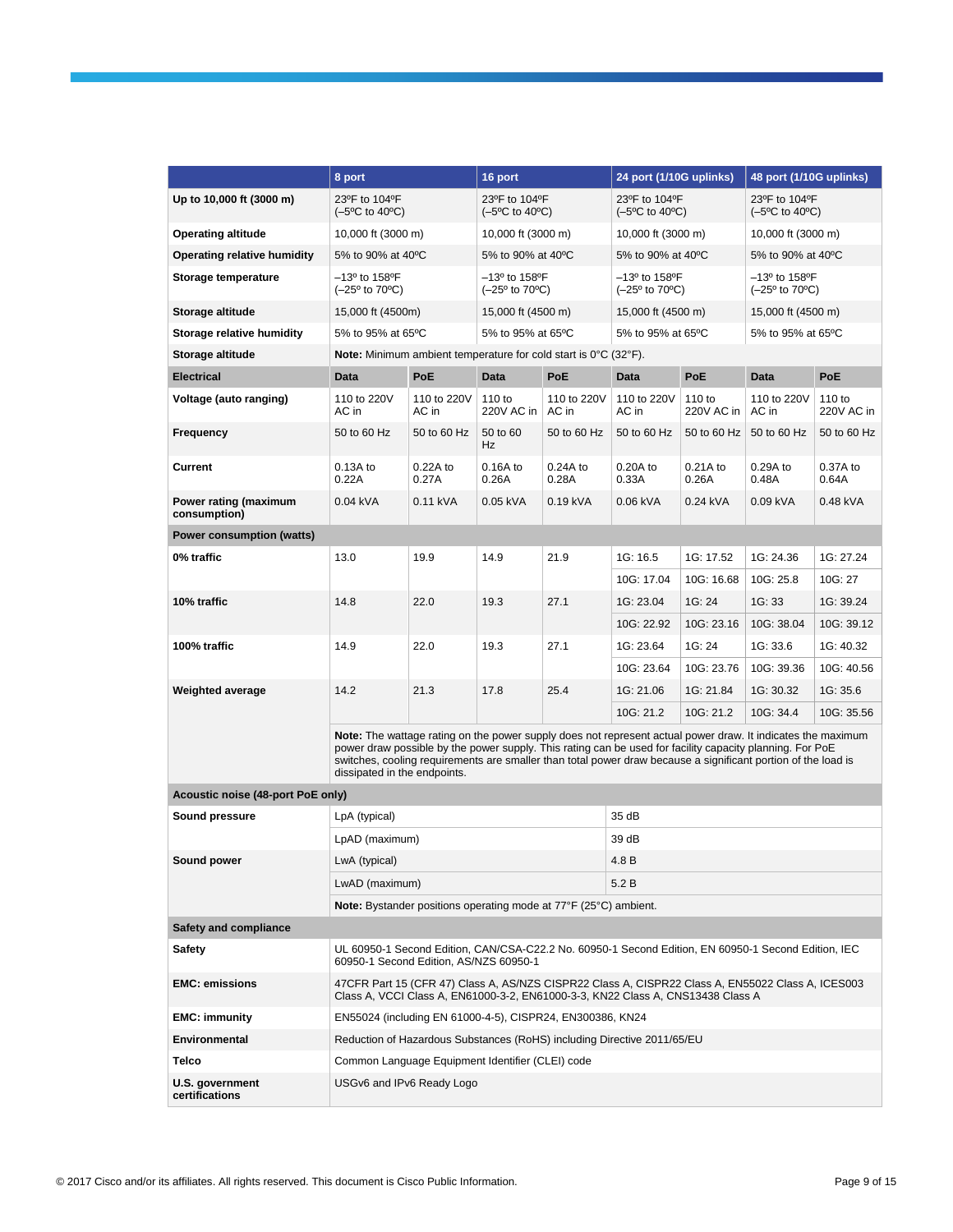|                                  | 8 port                                                                                                                    | 16 port |                                                         | 24 port (1/10G uplinks) |                         | 48 port (1/10G uplinks)               |
|----------------------------------|---------------------------------------------------------------------------------------------------------------------------|---------|---------------------------------------------------------|-------------------------|-------------------------|---------------------------------------|
| <b>Connectors and interfaces</b> |                                                                                                                           |         |                                                         |                         |                         |                                       |
| <b>Ethernet interfaces</b>       | 10BASE-T ports: RJ-45 connectors, 2-pair Category 3, 4, or 5 Unshielded Twisted Pair (UTP) cabling                        |         |                                                         |                         |                         |                                       |
|                                  | 100BASE-TX ports: RJ-45 connectors, 2-pair Category 5 UTP cabling                                                         |         |                                                         |                         |                         |                                       |
|                                  | 1000BASE-T ports: RJ-45 connectors, 4-pair Category 5 UTP cabling                                                         |         |                                                         |                         |                         |                                       |
|                                  | 1000BASE-T SFP-based ports: RJ-45 connectors, 4-pair Category 5 UTP cabling                                               |         |                                                         |                         |                         |                                       |
| <b>Indicator LEDs</b>            |                                                                                                                           |         |                                                         |                         |                         |                                       |
|                                  | Per-port status: link integrity, disabled, activity, speed, and full duplex<br>System status: system, PoE, and link speed |         |                                                         |                         |                         |                                       |
| <b>Console cables</b>            |                                                                                                                           |         |                                                         |                         |                         |                                       |
|                                  | CAB-CONSOLE-RJ45 Console cable 6 ft. with RJ-45                                                                           |         |                                                         |                         |                         |                                       |
|                                  | CAB-CONSOLE-USB Console cable 6 ft. with USB Type A and mini-B connectors                                                 |         |                                                         |                         |                         |                                       |
| Power                            | Use the supplied AC power cord to connect the AC power connector to an AC power outlet                                    |         |                                                         |                         |                         |                                       |
| <b>Management</b>                |                                                                                                                           |         |                                                         |                         |                         |                                       |
|                                  | <b>BRIDGE-MIB</b>                                                                                                         |         | CISCO-PORT-QOS-MIB                                      |                         | IF-MIB                  |                                       |
|                                  | CISCO-CABLE-DIAG-MIB                                                                                                      |         | CISCO-PORT-SECURITY-MIB                                 |                         |                         | INET-ADDRESS-MIB                      |
|                                  | CISCO-CDP-MIB                                                                                                             |         | CISCO-PORT-STORM-CONTROL-<br>MIB                        |                         |                         | OLD-CISCO-CHASSIS-MIB                 |
|                                  | CISCO-CLUSTER-MIB                                                                                                         |         | CISCO-PRODUCTS-MIB                                      |                         |                         | OLD-CISCO-FLASH-MIB                   |
|                                  | CISCO-CONFIG-COPY-MIB                                                                                                     |         | CISCO-PROCESS-MIB                                       |                         |                         | OLD-CISCO-INTERFACES-MIB              |
|                                  | CISCO-CONFIG-MAN-MIB                                                                                                      |         | CISCO-RTTMON-MIB                                        |                         |                         | OLD-CISCO-IP-MIB                      |
|                                  | CISCO-DHCP-SNOOPING-MIB<br>CISCO-ENTITY-VENDORTYPE-                                                                       |         | CISCO-SMI-MIB                                           |                         |                         | OLD-CISCO-SYS-MIB                     |
|                                  | OID-MIB                                                                                                                   |         | CISCO-STP-EXTENSIONS-MIB                                |                         |                         | OLD-CISCO-TCP-MIB<br>OLD-CISCO-TS-MIB |
|                                  | CISCO-ENVMON-MIB                                                                                                          |         | CISCO-SYSLOG-MIB                                        |                         | RFC1213-MIB             |                                       |
|                                  | CISCO-ERR-DISABLE-MIB                                                                                                     |         | CISCO-TC-MIB                                            |                         | RMON-MIB                |                                       |
|                                  | CISCO-FLASH-MIB                                                                                                           |         | CICSO-TCP-MIB                                           |                         | RMON2-MIB               |                                       |
|                                  | CISCO-FTP-CLIENT-MIB                                                                                                      |         | CISCO-UDLDP-MIB                                         |                         |                         | SNMP-FRAMEWORK-MIB                    |
|                                  | CISCO-IGMP-FILTER-MIB                                                                                                     |         | CISCO-VLAN-IFTABLE                                      |                         |                         | SNMP-MPD-MIB                          |
|                                  | CISCO-IMAGE-MIB                                                                                                           |         | CISCO-VLAN-MEMBERSHIP-MIB                               |                         |                         | SNMP-NOTIFICATION-MIB                 |
|                                  | CISCO-IP-STAT-MIB                                                                                                         |         | CISCO-VTP-MIB                                           |                         |                         | SNMP-TARGET-MIB                       |
|                                  | CISCO-LAG-MIB                                                                                                             |         | ENTITY-MIB                                              |                         | SNMP <sub>v2</sub> -MIB |                                       |
|                                  | CISCO-MAC-NOTIFICATION-MIB                                                                                                |         | ETHERLIKE-MIB                                           |                         | <b>TCP-MIB</b>          |                                       |
|                                  | CISCO-MEMORY-POOL-MIB                                                                                                     |         | IEEE8021-PAE-MIB                                        |                         | UDP-MIB                 |                                       |
|                                  | CISCO-PAGP-MIB                                                                                                            |         | IEEE8023-LAG-MIB                                        |                         |                         |                                       |
|                                  | CISCO-POE-EXTENSIONS-MIB                                                                                                  |         |                                                         |                         |                         |                                       |
|                                  | For an updated list of supported MIBs, refer to the MIB Locator at cisco.com/go/mibs.                                     |         |                                                         |                         |                         |                                       |
| <b>Standards</b>                 |                                                                                                                           |         |                                                         |                         |                         |                                       |
|                                  | IEEE 802.1D Spanning Tree                                                                                                 |         | <b>IEEE 802.3ad</b>                                     |                         |                         | IEEE 802.3ab 1000BASE-T               |
|                                  | Protocol                                                                                                                  |         | IEEE 802.3af and IEEE 802.3at                           |                         |                         | IEEE 802.3z 1000BASE-X                |
|                                  | IEEE 802.1p CoS Prioritization                                                                                            |         | IEEE 802.3ah (100BASE-X                                 |                         |                         | RMON I and II standards               |
|                                  | IEEE 802.1Q VLAN                                                                                                          |         | single/multimode fiber only)                            |                         |                         | SNMP v1, v2c, and v3                  |
|                                  | <b>IEEE 802.1s</b><br>IEEE 802.1w                                                                                         |         | IEEE 802.3x full duplex on<br>10BASE-T, 100BASE-TX, and |                         | <b>IEEE 802.3az</b>     |                                       |
|                                  | <b>IEEE 802.1X</b>                                                                                                        |         | 1000BASE-T ports                                        |                         |                         | IEEE 802.3ae 10 Gigabit Ethernet      |
|                                  | IEEE 802.1ab (LLDP)                                                                                                       |         | IEEE 802.3 10BASE-T                                     |                         | <b>IEEE 802.1ax</b>     |                                       |
|                                  | Bluetooth Ver 4.0                                                                                                         |         | IEEE 802.3u 100BASE-TX                                  |                         |                         |                                       |
| <b>RFC compliance</b>            |                                                                                                                           |         |                                                         |                         |                         |                                       |
|                                  | <b>RFC 768 - UDP</b>                                                                                                      |         | RFC 1256 - Internet Control                             |                         |                         |                                       |
|                                  | RFC 783 - TFTP                                                                                                            |         | Message Protocol (ICMP) Router                          |                         |                         |                                       |
|                                  | <b>RFC 791 - IP</b>                                                                                                       |         | Discovery                                               |                         |                         |                                       |
|                                  | <b>RFC 792 - ICMP</b>                                                                                                     |         | RFC 1305 - NTP                                          |                         |                         |                                       |
|                                  | <b>RFC 793 - TCP</b>                                                                                                      |         | RFC 1492 - TACACS+                                      |                         |                         |                                       |
|                                  |                                                                                                                           |         |                                                         |                         |                         |                                       |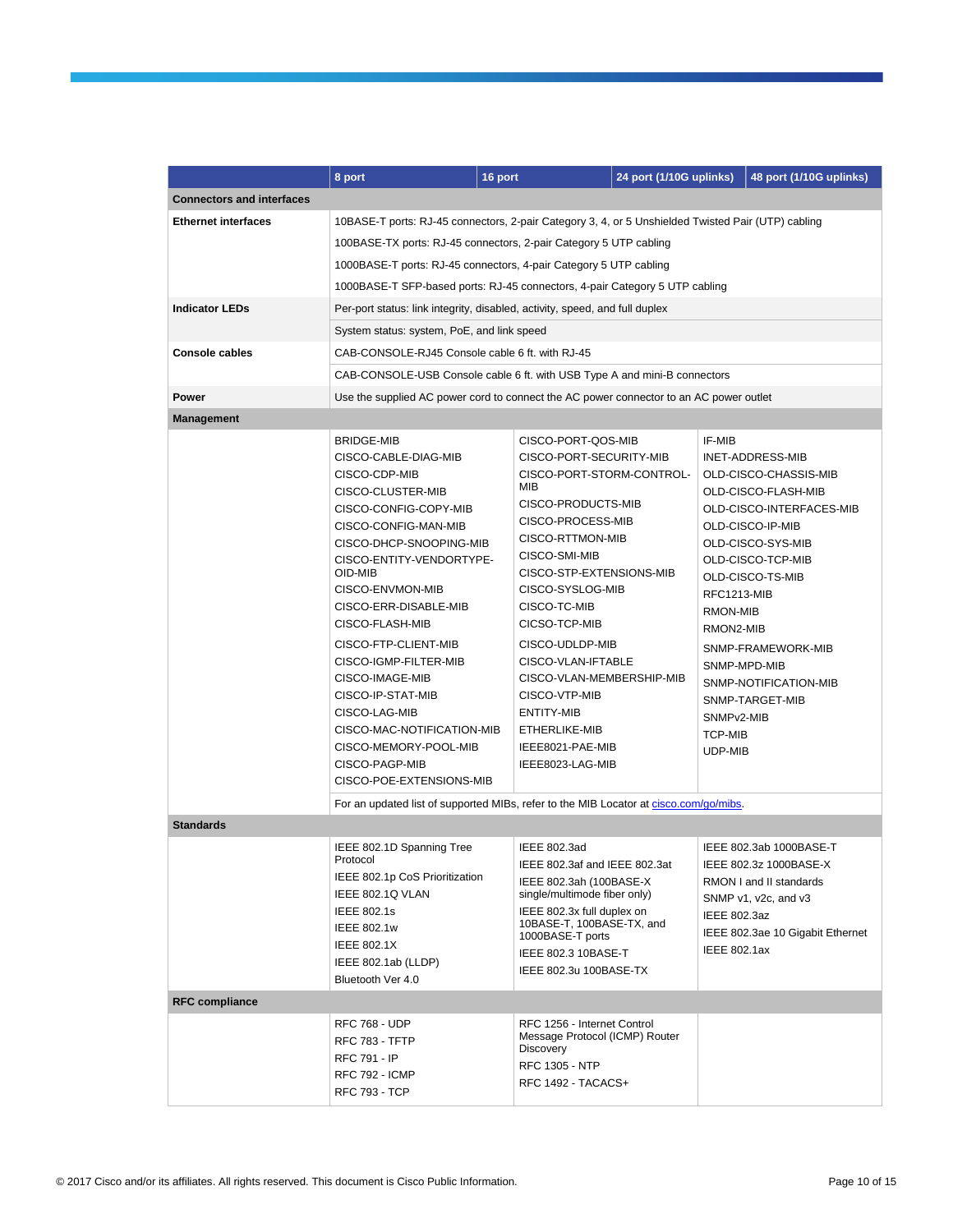| 8 port                                                                                                                                                                                           | 16 port |                                                                                                                                                                                                                                                                                 | 24 port (1/10G uplinks) | 48 port (1/10G uplinks) |
|--------------------------------------------------------------------------------------------------------------------------------------------------------------------------------------------------|---------|---------------------------------------------------------------------------------------------------------------------------------------------------------------------------------------------------------------------------------------------------------------------------------|-------------------------|-------------------------|
| <b>RFC 826 - ARP</b><br>RFC 854 - Telnet<br>RFC 951 - Bootstrap Protocol<br>(BOOTP)<br><b>RFC 959 - FTP</b><br>RFC 1112 - IP Multicast and IGMP<br>RFC 1157 - SNMP v1<br>RFC 1166 - IP Addresses |         | RFC 1493 - Bridge MIB<br>RFC 1542 - BOOTP extensions<br>RFC 1901 - SNMP v2C<br>RFC 1902-1907 - SNMP v2<br>RFC 1981 - Maximum<br>Transmission Unit (MTU) Path<br>Discovery IPv6<br><b>FRC 2068 - HTTP</b><br><b>RFC 2131 - DHCP</b><br>RFC 2138 - RADIUS<br>RFC 2233 - IF MIB v3 |                         |                         |

# Cisco Enhanced Limited Lifetime Hardware Warranty

Cisco Catalyst 2960-L Series Switches come with an Enhanced Limited Lifetime Warranty (E-LLW). The E-LLW provides the same terms as the Cisco standard limited lifetime warranty but adds next-business-day delivery of replacement hardware, where available, and 90 days of 8x5 Cisco Technical Assistance Center (TAC) support. Your formal warranty statement, including the warranty applicable to Cisco software, appears in the Cisco information packet that accompanies your Cisco product. We encourage you to review carefully the warranty statement shipped with your specific product before use.

Cisco reserves the right to refund the purchase price as its exclusive warranty remedy. For more information about warranty terms, visit<https://www.cisco.com/go/warranty> and see Table 3. Warranty terms.

|                          | Cisco enhanced limited lifetime hardware warranty                                                                                                                                                                                                                                                                                                                                                        |
|--------------------------|----------------------------------------------------------------------------------------------------------------------------------------------------------------------------------------------------------------------------------------------------------------------------------------------------------------------------------------------------------------------------------------------------------|
| Device covered           | Applies to all Cisco Catalyst 2960-L Series Switches.                                                                                                                                                                                                                                                                                                                                                    |
| <b>Warranty duration</b> | As long as the original end user continues to own or use the product.                                                                                                                                                                                                                                                                                                                                    |
| End-of-life policy       | In the event of discontinuance of product manufacture, Cisco warranty support is limited to 5 years from the<br>announcement of discontinuance.                                                                                                                                                                                                                                                          |
| Hardware replacement     | Cisco or its service center will use commercially reasonable efforts to ship a Cisco Catalyst 2960-L replacement part<br>for next-business-day delivery, where available. Otherwise, a replacement will be shipped within 10 working days after<br>the receipt of the RMA request. Actual delivery times might vary depending on customer location.                                                      |
| <b>Effective date</b>    | Hardware warranty commences from the date of shipment to customer (and in case of resale by a Cisco reseller, not<br>more than 90 days after original shipment by Cisco).                                                                                                                                                                                                                                |
| TAC support              | Cisco will provide during customer's local business hours, 8 hours per day, 5 days per week basic configuration,<br>diagnosis, and troubleshooting of device-level problems for up to 90 days from the date of shipment of the originally<br>purchased Cisco Catalyst 2960-L product. This support does not include solution or network-level support beyond the<br>specific device under consideration. |
| <b>Cisco.com access</b>  | Warranty allows quest access only to Cisco.com.                                                                                                                                                                                                                                                                                                                                                          |

# Cisco DNA Subscription Licensing

Cisco Catalyst 2960-L Series Switches support term-based Cisco DNA Essentials licenses (DNA-E). Table 4 lists the features supported in Cisco DNA Essentials. Table 5 gives ordering information for Cisco DNA Essentials with the 2960-L Series.

Ordering and managing licenses with smart accounts: Creating smart accounts by using the Cisco Smart Software Manager (SSM) enables you to order devices and licensing packages and also to manage your software licenses from a centralized website. You can set up Cisco SSM to receive daily email alerts and to be notified of expiring add-on licenses that you want to renew. When the license term expires, you can either renew the add-on license to continue using it or deactivate the add-on license and then reload the switch to continue operating with the base license capabilities.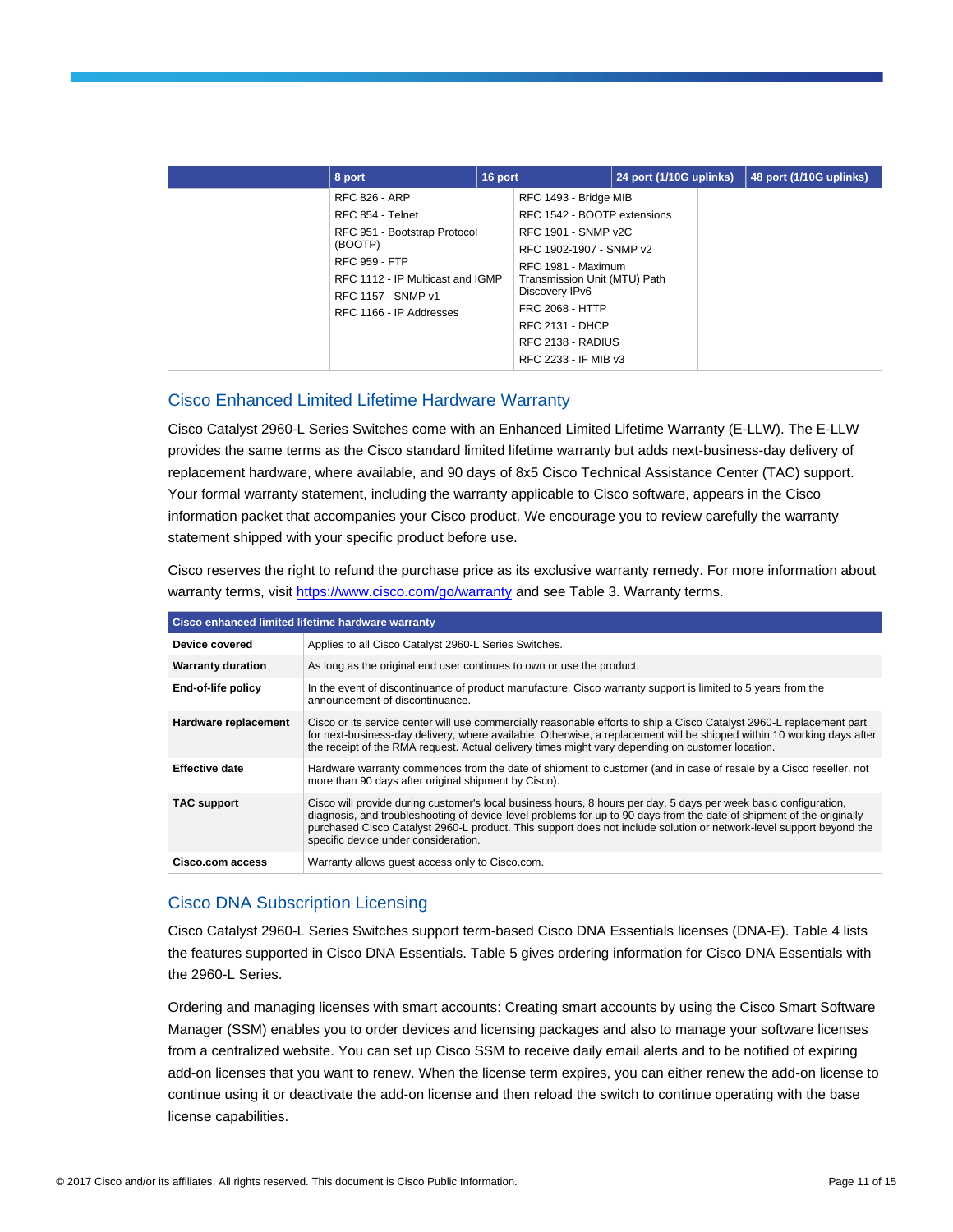| Table 3. |  | Features supported in Cisco DNA Essentials for Cisco Catalyst 2960-L Series Switches |  |  |
|----------|--|--------------------------------------------------------------------------------------|--|--|
|----------|--|--------------------------------------------------------------------------------------|--|--|

| <b>Category</b>                      | <b>Features</b>                                           |
|--------------------------------------|-----------------------------------------------------------|
| Day-zero network bring-up automation | Cisco Network Plug-and-Play application                   |
| <b>Cisco DNA Center</b>              | Discovery, inventory, topology, software image management |
| <b>Network monitoring</b>            | Device 360                                                |

# Software Policy

Customers with enhanced Cisco IOS LAN Lite software feature sets are provided with maintenance updates and bug fixes designed to maintain the compliance of the software with published specifications, release notes, and industry standards as long as the original end user continues to own or use the product or up to 1 year from the end-of-sale date for this product, whichever occurs earlier.

This policy supersedes any previous warranty or software statement and is subject to change without notice.

# Technical Support and Services

Table 4 describes available technical services.

**Table 4.** Technical services available for Cisco Catalyst 2960-L Series Switches

### **Technical services**

### **Cisco Smart Net Total Care™ Service**

- Around-the-clock, global access to the Cisco TAC
- Unrestricted access to the extensive Cisco.com knowledge base and tools
- N[e](https://www.cisco.com/en/US/prod/collateral/switches/ps5718/ps6406/product_data_sheet0900aecd80322c0c.html#wp9002122)xt-business-day, 8x5x4, 24x7x4, or 24x7x2 advance hardware replacement and onsite parts replacement and installation available<sup>1</sup>
- $\bullet$  $\bullet$  Ongoing operating system software updates within the licensed feature set<sup>2</sup>
- Proactive diagnostics and real-time alerts on Smart Call Home–enabled devices

#### **Cisco Smart Foundation Service**

- Next-business-day advance hardware replacement as available
- Access to SMB TAC during business hours (access levels vary by region)
- Access to Cisco.com SMB knowledge base
- Online technical resources through Smart Foundation Portal
- Operating system software bug fixes and patches

#### **Cisco Smart Care Service**

- Network-level coverage for the needs of small and medium-sized businesses
- Proactive health checks and periodic assessments of Cisco network foundation, voice, and security technologies
- Technical support for eligible Cisco hardware and software through Smart Net Total Care portal
- $\bullet$  Cisco operating system and application software updates and upgrades<sup>2</sup>
- Next-business-day advance hardware replacement as available,  $24x7x4$  option available<sup>1</sup>

#### **Cisco SP Base Service**

- Around-the-clock, global access to the Cisco TAC
- Registered access to Cisco.com
- Next-business-day, 8x5x4, 24x7x4, and 24x7x2 advance hardware replacement; return to factory option available<sup>1</sup>
- $\bullet$  Ongoing operating system software updates $^2$

#### **Cisco Focused Technical Support Services**

- Three levels of premium, high-touch services are available:
- Cisco High-Touch Operations Management Service
- Cisco High-Touch Technical Support Service
- Cisco High-Touch Engineering Service

Valid Cisco Smart Net Total Care or SP Base contracts are required on all network equipment.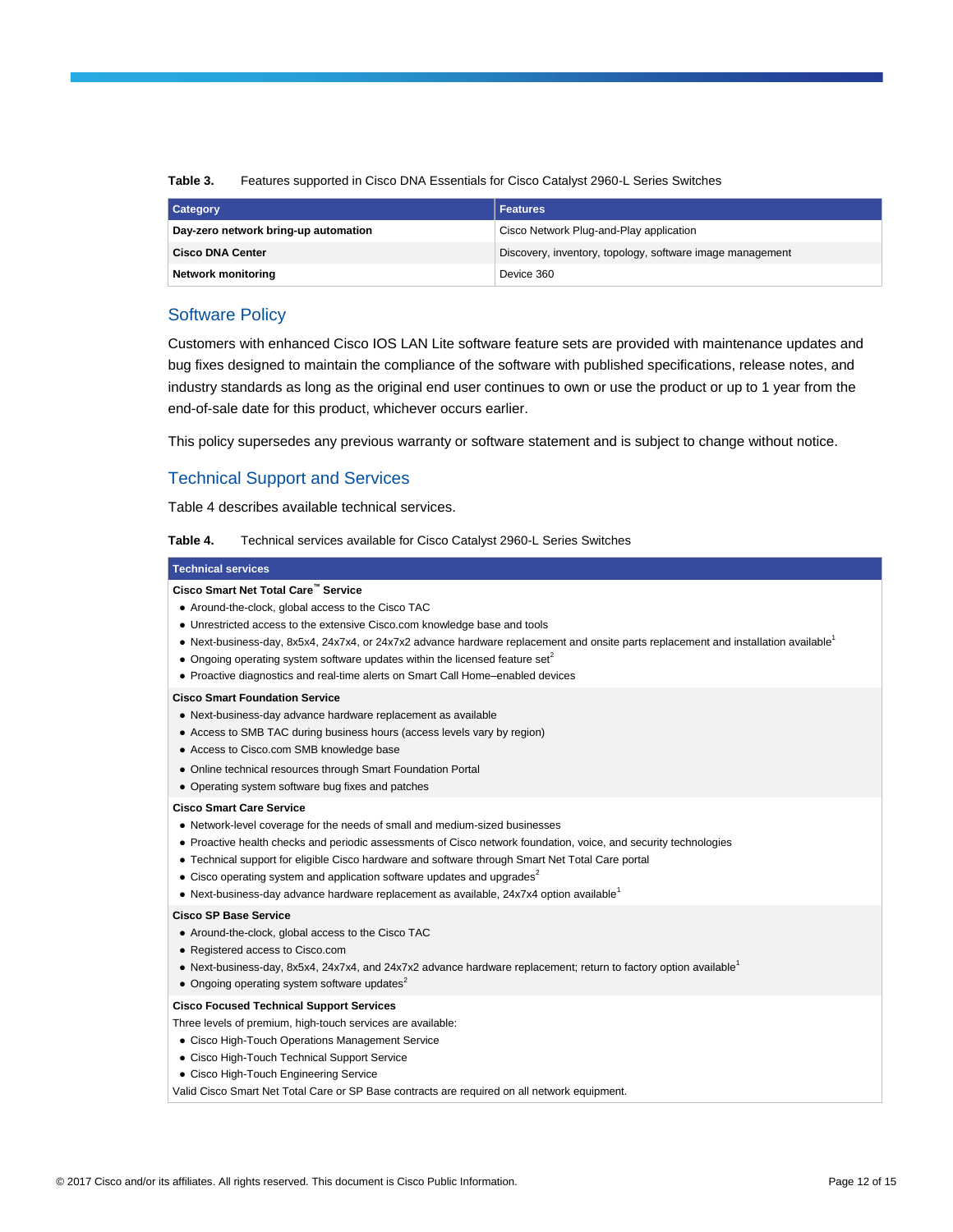- $^{\text{1}}$  $^{\text{1}}$  $^{\text{1}}$  Advance hardware replacement is available in various service-level combinations. For example, 8x5xNBD indicates that shipment is initiated during the standard 8-hour business day, 5 days a week (the generally accepted business days within the relevant region), with Next-Business-Day (NBD) delivery. Where NBD is not available, same-day shipping is provided. Restrictions apply; for details, review the appropriate service descriptions.
- $2$  Cisco operating system updates include the following: maintenance releases, minor updates, and major updates within the licensed feature set.

### **Accessories**

Table 5 describes the available accessories.

**Table 5.** Cisco Catalyst 2960-L Series accessories

| <b>Part numbers</b>    | <b>Description</b>                                                       | <b>Compatibility</b>            |
|------------------------|--------------------------------------------------------------------------|---------------------------------|
| CAB-CONSOLE-RJ45       | Console Cable 6 Feet with RJ-45                                          | All models                      |
| <b>CAB-CONSOLE-USB</b> | Console Cable 6 Feet with USB Type A and mini-B Connectors               | All models                      |
| <b>PWR-CLP</b>         | Power Cable Restraining Clip                                             | All models                      |
| <b>RCKMNT-1RU-2KX</b>  | 1RU Rack Mount Kit for 2960-X, 2960-XR, and 2960-L                       | 24-port and 48-port models only |
| <b>RCKMNT-REC-2KX</b>  | Recessed 1RU rack mount for 2960X, 2960-XR, and 2960-L                   | 24-port and 48-port models only |
| <b>CMPCT-MGNT-TRAY</b> | Magnetic Mounting Tray for 3560-CX, 2960-CX, and 2960-L Compact Switches | 8-port and 16-port models only  |
| <b>CMPCT-CBLE-GRD</b>  | Cable Guard for 3560-CX, 2960-CX, and 2960-L Compact Switches            | 8-port and 16-port models only  |
| <b>CMPCT-DIN-MNT</b>   | DIN Rail Mount for 3560-CX, 2960-CX, and 2960-L Compact Switches         | 8-port and 16-port models only  |

# Ordering Information

Table 6 lists ordering information for the Cisco Catalyst 2960-L Series. To place an order, visit the Cisco Ordering homepage at [https://www.cisco.com/en/US/ordering/or13/or8/order\\_customer\\_help\\_how\\_to\\_order\\_listing.html.](https://www.cisco.com/en/US/ordering/or13/or8/order_customer_help_how_to_order_listing.html)

| <b>Product number</b>                                   | <b>Description</b>                                    |  |  |  |
|---------------------------------------------------------|-------------------------------------------------------|--|--|--|
| Cisco Catalyst 2960-L Switches with 2x 1G SFP uplinks   |                                                       |  |  |  |
| <b>WS-C2960L-8TS-LL</b>                                 | 8 port 10/100/1000 Ethernet ports, 2 x 1G SFP         |  |  |  |
| <b>WS-C2960L-8PS-LL</b>                                 | 8 port 10/100/1000 Ethernet PoE+ ports, 2 x 1G SFP    |  |  |  |
| <b>WS-C2960L-16TS-LL</b>                                | 16 port 10/100/1000 Ethernet ports, 2 x 1G SFP        |  |  |  |
| <b>WS-C2960L-16PS-LL</b>                                | 16 port 10/100/1000 Ethernet PoE+ ports, 2 x 1G SFP   |  |  |  |
| Cisco Catalyst 2960-L Switches with 4x 1G SFP Uplinks   |                                                       |  |  |  |
| <b>WS-C2960L-24TS-LL</b>                                | 24 port 10/100/1000 Ethernet ports, 4 x 1G SFP        |  |  |  |
| <b>WS-C2960L-24PS-LL</b>                                | 24 port 10/100/1000 Ethernet PoE+ ports, 4 x 1G SFP   |  |  |  |
| <b>WS-C2960L-48TS-LL</b>                                | 48 port 10/100/1000 Ethernet ports, 4 x 1G SFP        |  |  |  |
| <b>WS-C2960L-48PS-LL</b>                                | 48 port 10/100/1000 Ethernet PoE+ ports, 4 x 1G SFP   |  |  |  |
| Cisco Catalyst 2960-L Switches with 4x 10G SFP+ Uplinks |                                                       |  |  |  |
| <b>WS-C2960L-24TO-LL</b>                                | 24 port 10/100/1000 Ethernet ports, 4 x 10G SFP+      |  |  |  |
| <b>WS-C2960L-24PQ-LL</b>                                | 24 port 10/100/1000 Ethernet PoE+ ports, 4 x 10G SFP+ |  |  |  |
| <b>WS-C2960L-48TO-LL</b>                                | 48 port 10/100/1000 Ethernet ports, 4 x 10G SFP+      |  |  |  |
| <b>WS-C2960L-48PQ-LL</b>                                | 48 port 10/100/1000 Ethernet PoE+ ports, 4 x 10G SFP+ |  |  |  |

| Table 6. | Cisco Catalyst 2960-L ordering information |  |
|----------|--------------------------------------------|--|
|----------|--------------------------------------------|--|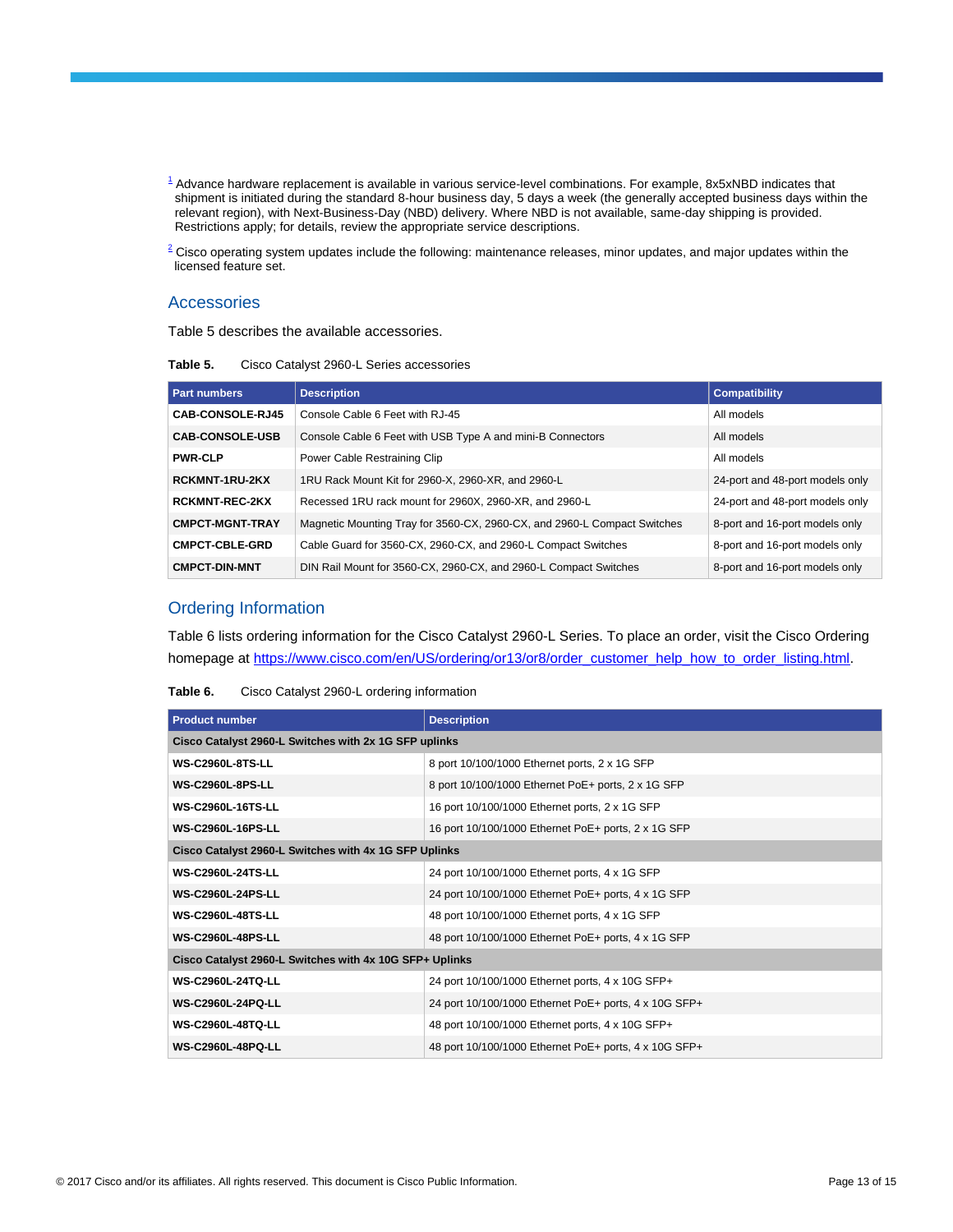| <b>Ports</b> | <b>Product ID</b>  | <b>Description</b>                                   |
|--------------|--------------------|------------------------------------------------------|
| 8            | C2960L-DNA-E-8=    | C2960L DNA Essentials, 8-port term licenses          |
|              | C2960L-DNA-E-8-3Y  | C2960L DNA Essentials, 8-port, 3-year term licenses  |
|              | C2960L-DNA-E-8-5Y  | C2960L DNA Essentials, 8-port, 5-year term licenses  |
| 16           | C2960L-DNA-E-16=   | C2960L DNA Essentials, 16-port term licenses         |
|              | C2960L-DNA-E-16-3Y | C2960L DNA Essentials, 16-port, 3-year term licenses |
|              | C2960L-DNA-E-16-5Y | C2960L DNA Essentials, 16-port, 5-year term licenses |
|              | C2960L-DNA-E-16-7Y | C2960L DNA Essentials, 16-port, 7-year term licenses |
| 24           | C2960L-DNA-E-24=   | C2960L DNA Essentials, 24-port term licenses         |
|              | C2960L-DNA-E-24-3Y | C2960L DNA Essentials, 24-port, 3-year term licenses |
|              | C2960L-DNA-E-24-5Y | C2960L DNA Essentials, 24-port, 5-year term licenses |
|              | C2960L-DNA-E-24-7Y | C2960L DNA Essentials, 24-port, 7-year term licenses |
| 48           | C2960L-DNA-E-48=   | C2960L DNA Essentials, 48-port term licenses         |
|              | C2960L-DNA-E-48-3Y | C2960L DNA Essentials, 48-port, 3-year term licenses |
|              | C2960L-DNA-E-48-5Y | C2960L DNA Essentials, 48-port, 5-year term licenses |
|              | C2960L-DNA-E-48-7Y | C2960X DNA Essentials, 48-port, 7-year term licenses |

### **Table 7.** Product IDs for Cisco DNA Essentials licenses on the Cisco Catalyst 2960-L Series

### Optics Compatibility Information

The Cisco Catalyst 2960-L Series supports a wide range of optics. Because the list of supported optics is updated on a regular basis, consult the tables available here for compatibility information: [Optics Compatibility.](https://www.cisco.com/en/US/products/hw/modules/ps5455/products_device_support_tables_list.html)

# Contact Cisco

For more information about Cisco products, contact:

Phone: +1 800 553-NETS (6387).

[Worldwide Product Support.](https://www.cisco.com/en/US/support/tsd_cisco_worldwide_contacts.html)

Company website[: cisco.com.](https://www.cisco.com/go/warranty)

# Cisco Capital Financing Helps You Achieve Your Objectives

Cisco Capital® financing can help you acquire the technology you need to achieve your objectives and stay competitive. We can help you reduce Capital Expenditures (CapEx), accelerate your growth, and optimize your investment dollars and ROI. Cisco Capital financing gives you flexibility in acquiring hardware, software, services, and complementary third-party equipment. And there's just one predictable payment. Cisco Capital financing is available in more than 100 countries[. Learn more.](https://www.cisco.com/web/ciscocapital/americas/us/index.html)